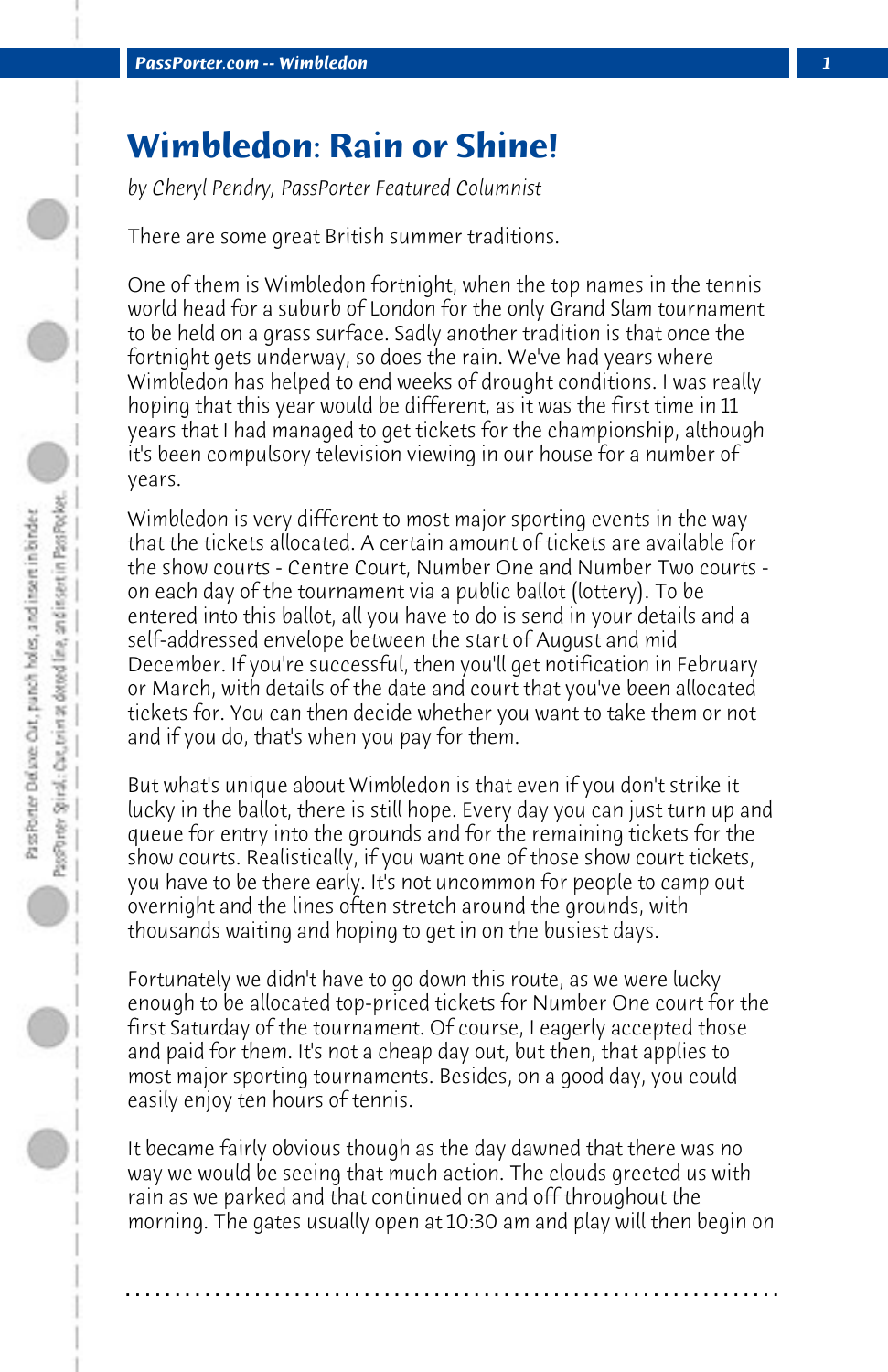the outside courts, numbers 3 through to 19, shortly afterwards at 11:00 am. If you've just got a ticket to get into the grounds and want to grab a seat to see the action on the outside courts, you'll need to move quickly. By the time we got past the very thorough security checks (a lot of places could learn from Wimbledon on that count!), a lot of the seats on court 13 were already taken. It's only that court and court 3 that have large amounts of seating. The others have very limited seats and mainly standing room only views.

When you first enter the grounds, the thing that strikes you is how close together the courts are. The outside courts are literally sandwiched together in two chunks to the north and south of Centre Court, some with literally only a few feet between them.

Speaking of Centre Court, it's in the middle of a very dramatic refurbishment, which will see the installation of a retractable roof by the 2009 tournament. This year there's no roof on the court at all, making for a potentially wet and windy spectator and playing experience. And that's exactly what we got on the day we were there. That rain was never far away and before long, we heard an announcement that first there would be no play until midday, then 1:00 pm and then 1:30 pm.

Fortunately, when it rains, there are lots of other things to see and do of course, most of them cost you money! There are plenty of places to get food, although as you'd expect, the prices aren't cheap and when it rains, it's mobbed. The Wimbledon shop is another good way to ensure that you don't leave with the money you entered with, full of tempting items. Let's just say that the Wimbledon umbrella we bought was the best purchase we'd made in some time!

Finally we took our seats on Number One court and discovered that we really had lucked out with them. We were in the front row, about four seats along from where the players' coaches and families sit. We couldn't have wished for anything better, except for sunshine and dry weather.

We eventually got enough of a break in the rain to get the players on to court and we were treated to a first class match between number two seed Maria Sharapova and the number 26 seed Ai Sugayama. Although the score didn't reflect it, it was a close match and perhaps some of the most interesting things were the things you don't really notice when you watch TV coverage. It was quiet enough to hear a pin drop when either player served, which I never realized before, and to actually see the power and motion that goes into each serve really makes you admire their fitness levels. It looks like a very simple game to play, but there's a

**. . . . . . . . . . . . . . . . . . . . . . . . . . . . . . . . . . . . . . . . . . . . . . . . . . . . . . . . . . . . . . . . . .**